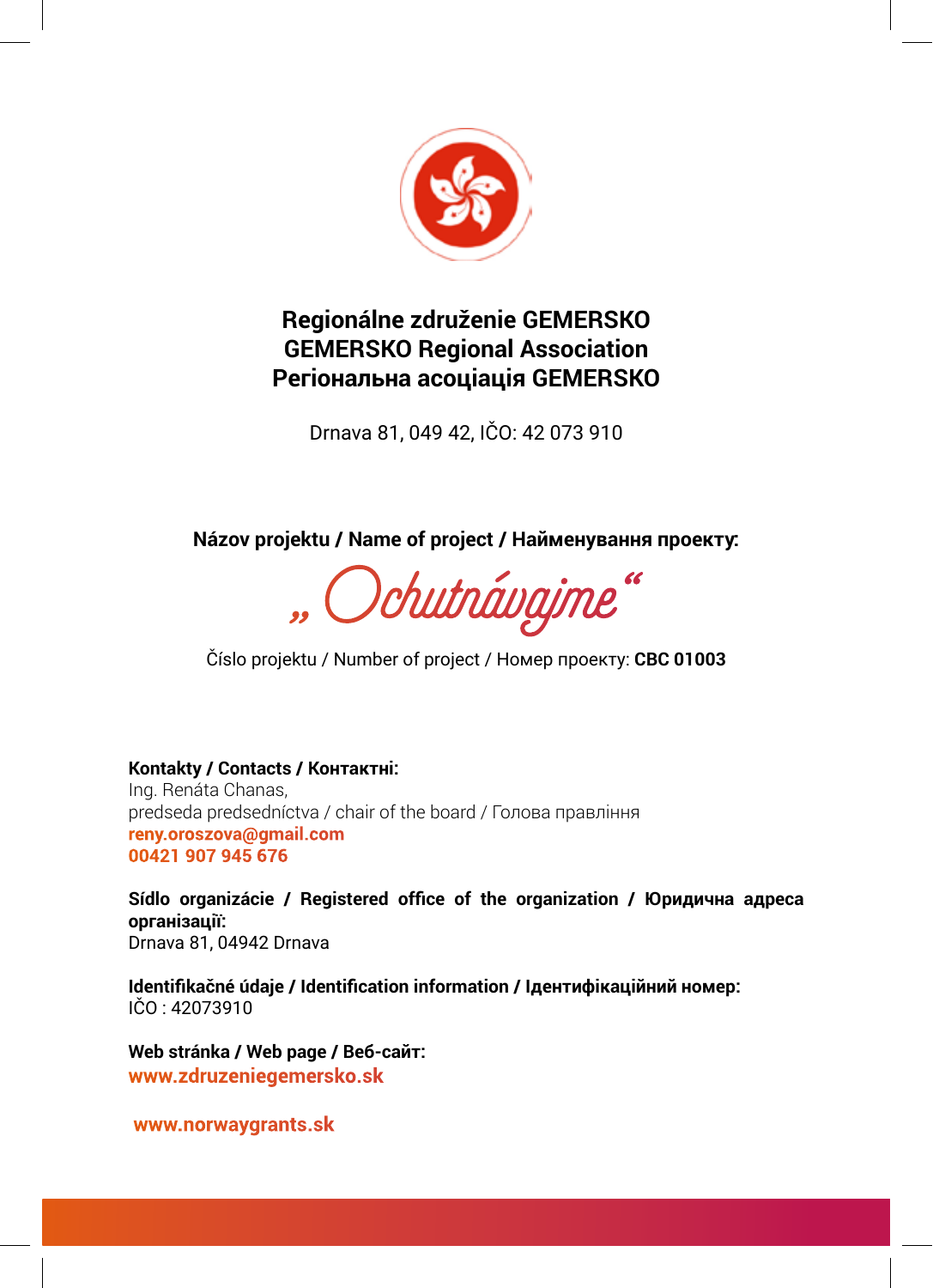# *Partneri projektu / Partners of project / Партнери проекту:*

**1. Humanitarian and social development, cultural heritage preservation Foundation / Фонд гуманітарного і соціального розвитку, збереження культурної спадщини**

2. **Transkarpation regional palace of children and youth art PADIUN / Закарпатський обласний палац дитячої та юнацької творчості «ПАДІЮН»**

3. **Transcarpathian Agency of Investments, Innovations and Development / Закарпатське агентство з інвестицій, інновацій та розвитку**



"Projekt je financovaný z grantu Nórskeho kráľovstva prostredníctvom Nórskeho finančného mechanizmu" "Spolufinancované zo štátneho rozpočtu Slovenskej republiky"

"Supported by a grant from Norway" "Co-financed by the State Budget of the Slovak Republic"

«За підтримки гранту Норвегії» «Фінансується спільно з Державним бюджетом Словацької Республіки»



### *Program SK08 / Програма SK08*

 Cezhraničná spolupráca / Cross-border cooperation / Прикордонне співробітництво

 **Oficiálny slogan / official slogan / офіційне гасло:** "Slovensko-Ukrajina: Spolupráca naprieč hranicou" TIOI WAY<br>"Slovakia-Ukraine: Cooperation across the Border"<br>"Cropauwus-Vinaïus: cripppaug uppe Koppeus «Словаччина-Україна: співпраця через кордон»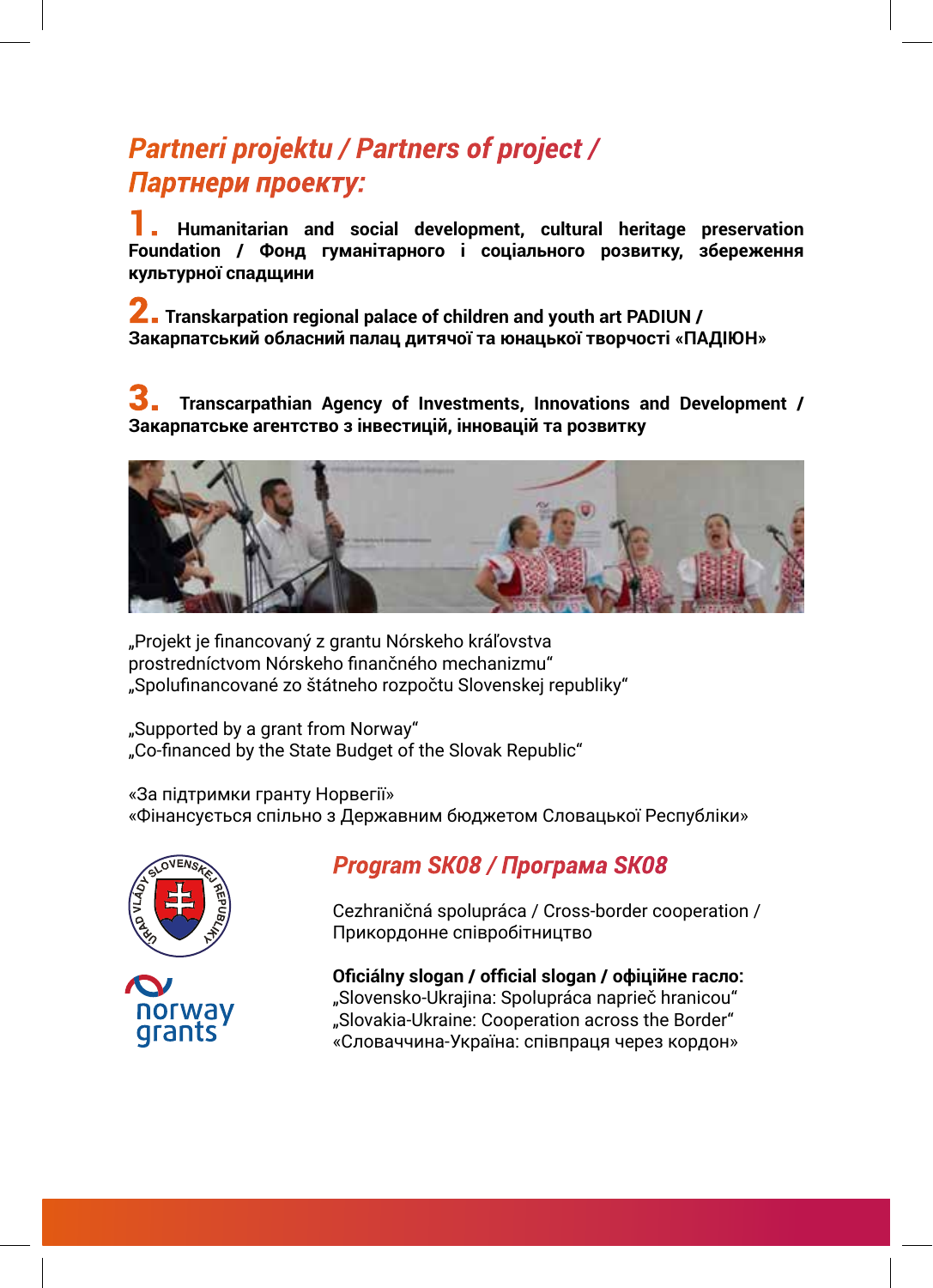## *Aktivity projektu / Activities of the project / Діяльність за проектом:*

**1. Otváracia konferencia** konaná dňa 27.7.2016 kde bol prezentovaný projekt, jeho aktivity, partneri, ako aj program – donor. V rámci konferencie počas kultúrneho programu boli predstavené miestne ľudové hudobné nástroje ako aj miestny tanečný folklór.

На **вступній конференції,** яка була проведена 27.07.2016 року, відбулася презентація проекту, його діяльності, партнерів, а також програми-донора. В рамках конференції під час культурної програми були представлені народні музичні інструменти та місцеві народні танці.

**The opening conference** held on 27.7.2016, at which there was a presentation of the project, it's activities, partners, as well as the programme – donor. As part of the conference during the cultural programme folk musical instruments and local folk dancing were presented.



**Záverečná konferencia** bude koncom apríla zorganizovaná za účelom informovania odbornej, ale aj laickej verejnosti o zrealizovaných aktivitách a výstupoch, ako aj o zadefinovaní spolupráce s inými organizáciami k udržateľnosti a využiteľnosti výstupov projektu.

**Підсумкова конференція** буде організована в кінці квітня з метою інформування професіоналів та широкої громадськості про реалізовані заходи та результати, а також для визначення співпраці з іншими організаціями щодо стійкості та корисності результатів проекту.

**The closing conference** will be organized at the end of April for the purpose of informing the professional and lay public on the implemented activities and outputs, as well as for determining cooperation with other organizations on the sustainability and usefulness of the outputs of the project.

2. Spracovanie **východiskovej analýzy pohraničného územia,** z hľadiska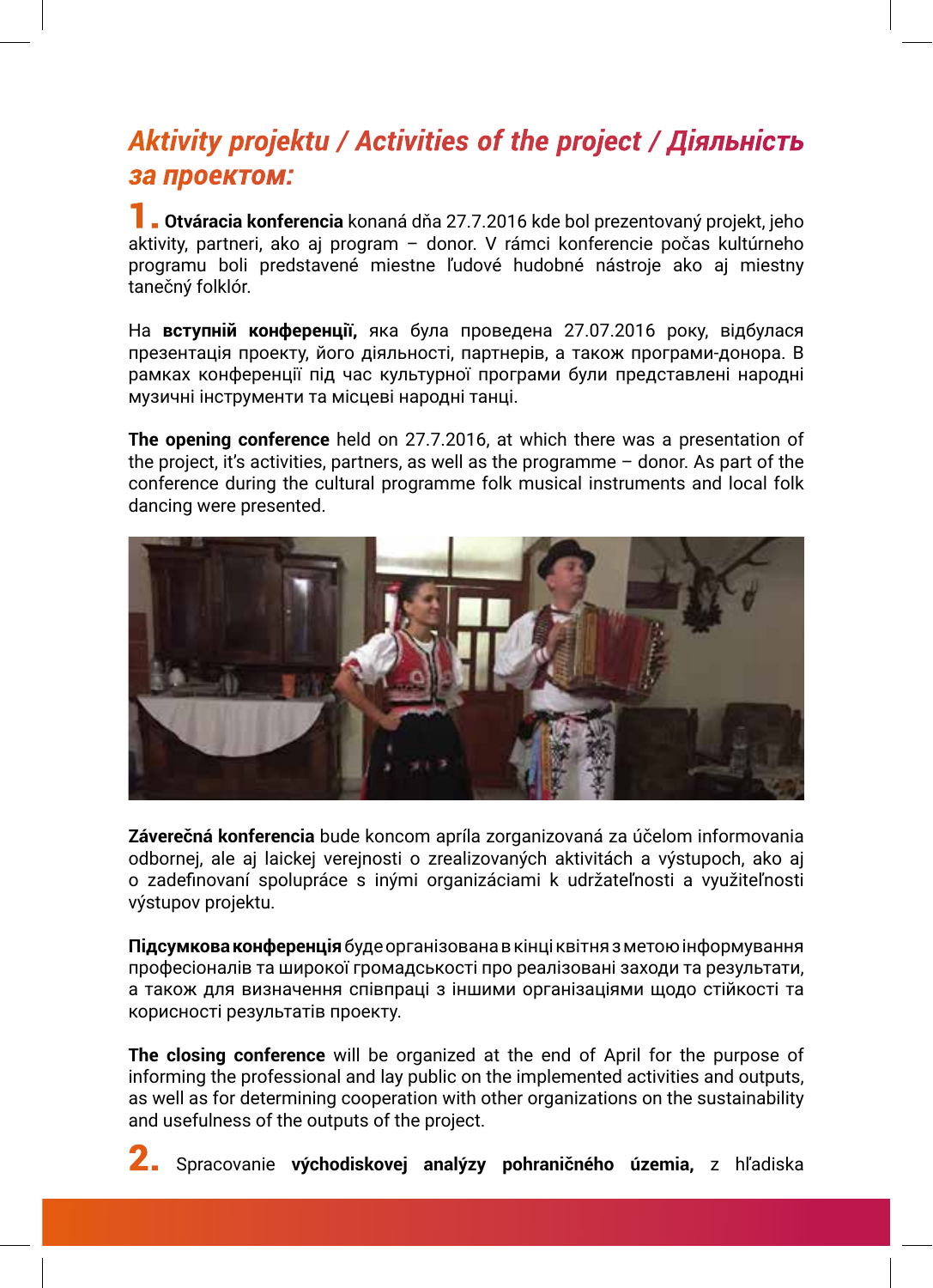gastronomického cestovného ruchu a jeho propagácie širokej verejnosti.

Odborníci, ako aj dobrovoľníci z radou študentov detailne zmapovali vybrané cieľové miesta s cieľom zistiť podrobné informácie o tradičných prvkoch, zvykoch a obyčajach, ktoré sú typické pre obe oblasti, slovenskú a ukrajinskú.

Підготовка **початкового аналізу прикордонної території** з точки зору гастротуризму та маркетингу для широкої публіки.

Фахівці, а також студенти-волонтери детально відображають обрані цільові області з метою визначення докладної інформації про традиційні елементи, звички та звичаї, характерні для цих двох областей, словацької та української.

Preparing the initial analysis of the border area, from the perspective of gastrotourism and marketing it to the general public.

Professionals and also student volunteers map the selected target areas in detail with the aim of determining detailed information on traditional elements, habits and customs which are specific to the two areas, Slovak and Ukrainian.

3. Tlačená **publikácia,** ktorá bude zahŕňať najvýznamnejšie informácie o spoločnej histórií a tradičných prvkoch spoločného života.

Друковане **видання**, яке буде містити найважливішу інформацію про спільну історію та традиційні елементи спільного життя.

A printed **publication**, which will include the most significant information on the shared history and traditional elements of common life.

4. **A printed publication**, which will include the most significant information on the shared history and traditional elements of common life.



**Книга рецептів** на декількох мовах. Книга містить рецепти, кольорові фотографії продуктів та інгредієнтів, словник типового кухаря, опис виноробства за регіонами та інші особливості.

**A book of recipes** in multiple languages. The book contains recipes, colour photographs of food and ingredients, a typical cook's dictionary, description of winemaking by region and other specifics.

5. **Viacjazyčná mobilná aplikácia** pre smartphony. Aplikácia bude bezplatná a bude slúžiť na rozšírenie povedomia najmä medzi mladými ľuďmi.

**Багатомовний мобільний додаток** для смартфонів. Додаток буде безкоштовним і буде сприяти підвищенню обізнаності, особливо серед молоді.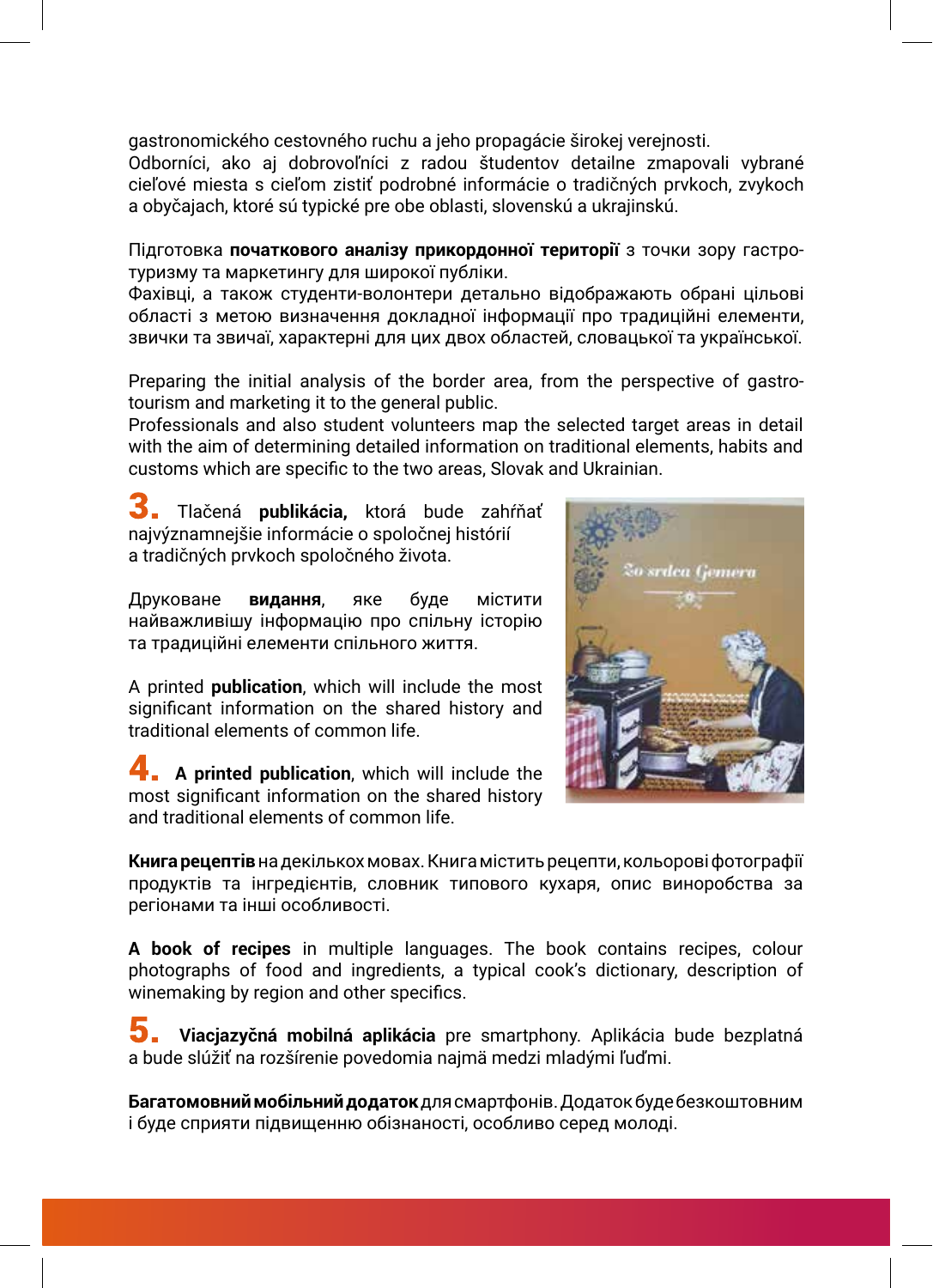**Multi-lingual mobile application** for smartphones. The application will be free and will serve to raise awareness particularly among young people.

6. **Krátky dokumentárny film,** ktorý bude slúžiť na propagáciu výsledkov projektu a vytvorí základ pre ďalšie budovanie partnerstva.

**Короткометражний документальний фільм**, який буде використовуватися для висвітлення результатів проекту та створення основи для налагодження партнерських відносин.

**Short documentary film**, which will serve to publicise of outputs of the project and create a basis for building partnership.



7. **Festivaly** – počas realizácie projektu sme usporiadali Festival tradícií Gemera, konaného dňa 24. septembra 2014, v Krásnohorskej Dlhej lúke.

**Фестивалі** – в ході реалізації проекту ми організували Фестиваль традицій Гемера, який відбувся 24 вересня 2014 року, у Krásnohorská Dlhá Lúka.

**Festivals** – during the implementation of the project we organized the Festival of Traditions of Gemer, performed on 24 September 2014, in Krásnohorská Dlhá Lúka

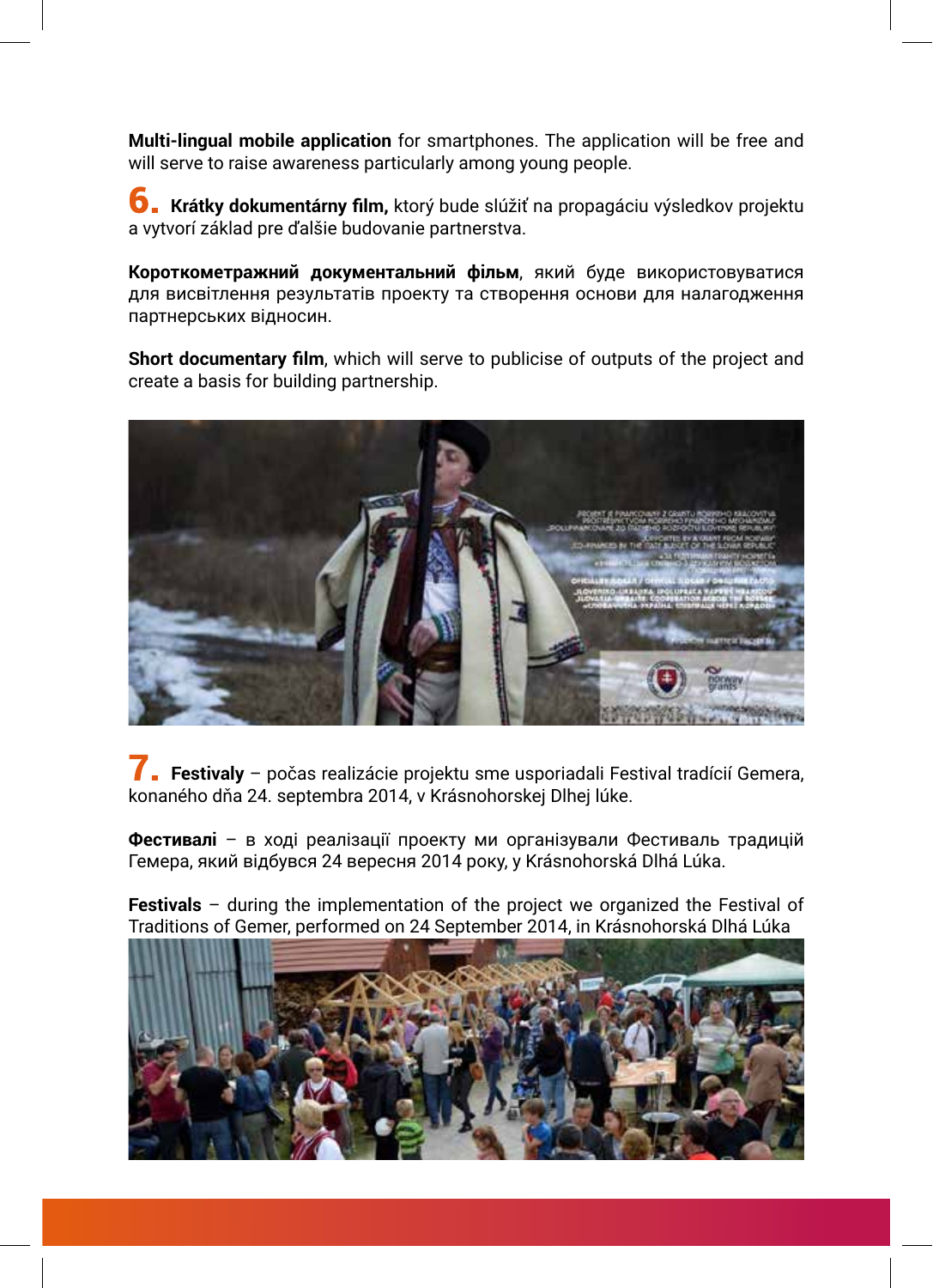

8. **Dom tradičnej kuchyne a remesiel.** Počas 6 mesiacov sa nám podarilo zrekonštruovať zchátralý dom, kde sme vytvorili pamätnú izbu tradičného ľudového života, zariadenú pôvodným nábytkom a doplnkami.

**Будинок традиційної їжі та ремесел.** За 6 місяців ми змогли відновити напівзруйнований будинок, де ми створили меморіальну кімнату для традиційного народного життя, обставлену оригінальними меблями та аксесуарами.

**House of tradition food and crafts.** Over 6 months we were able to restore a dilapidated house, where we created a memorial room for traditional folk life, furnished with original furniture and accessories.

Súčasťou domu je samozrejme kuchyňa v pôvodnom štýle s tradičnou pecou na drevo tzv. "špárovňou". Kuchyňa bude slúžiť na ukážky varenia starej kuchyne.

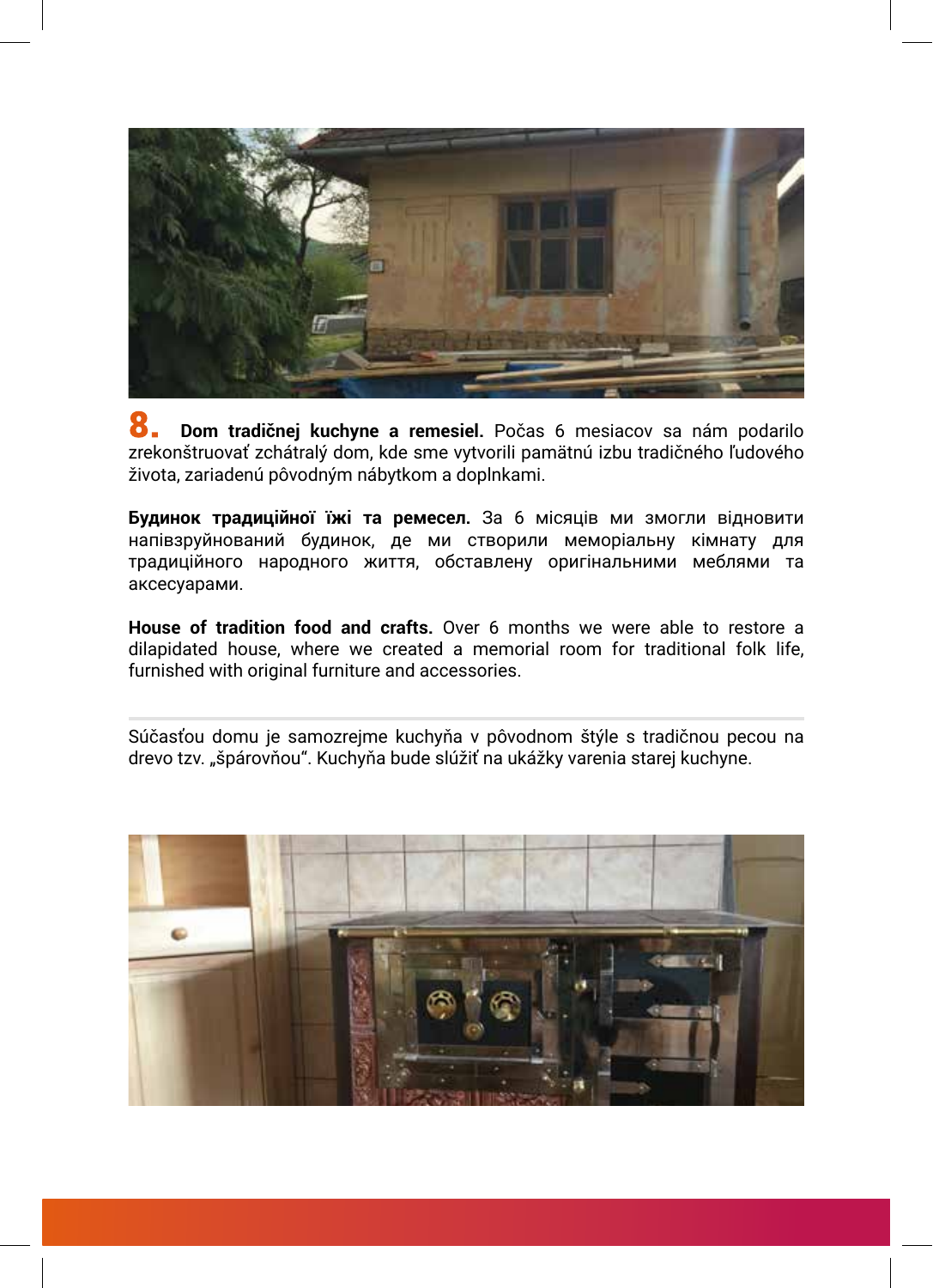У будинку, звичайно, є кухня в оригінальному стилі з традиційною дров'яною піччю, відомою в цих краях як «špárovňa». Кухня буде використовуватися для демонстрації приготування страв традиційної кухні.

The house naturally includes a kitchen in the original style with a traditional wood-burning oven known locally as a "špárovňa". The kitchen will be used for demonstrations of cooking traditional food.

Neodmysliteľnou súčasťou domu je zariadená remeselná dielňa. Важливою частиною будинку є майстерня ремісничої майстерності. An essential part of the house is the furnished craft workshop.



## *Niečo o programe / Деяка інформація про програму / Something about the programme*

Finančné mechanizmy Finančný mechanizmus EHP (FM EHP) a Nórsky finančný mechanizmus (NFM) boli vytvorené podpisom memoránd o porozumení v roku 2005.

Základnými cieľmi oboch mechanizmov je prispieť k znižovaniu hospodárskych a sociálnych rozdielov v Európskom hospodárskom priestore a k posilneniu bilaterálnych vzťahov medzi prispievateľskými štátmi a prijímateľskými štátmi prostredníctvom finančných príspevkov v prioritných oblastiach.

Slovenská republika získala celkovú alokáciu v objeme 80,75 mil. EUR, pričom FM EHP je vo výške 38,35 mil. EUR a NFM je vo výške 42,40 mil. EUR.

Два фінансових механізми, Фінансовий механізм ЄЕЗ (ФМ ЄЕЗ) та Норвезький Фінансовий механізм (НФМ) були створені з Меморандумом про